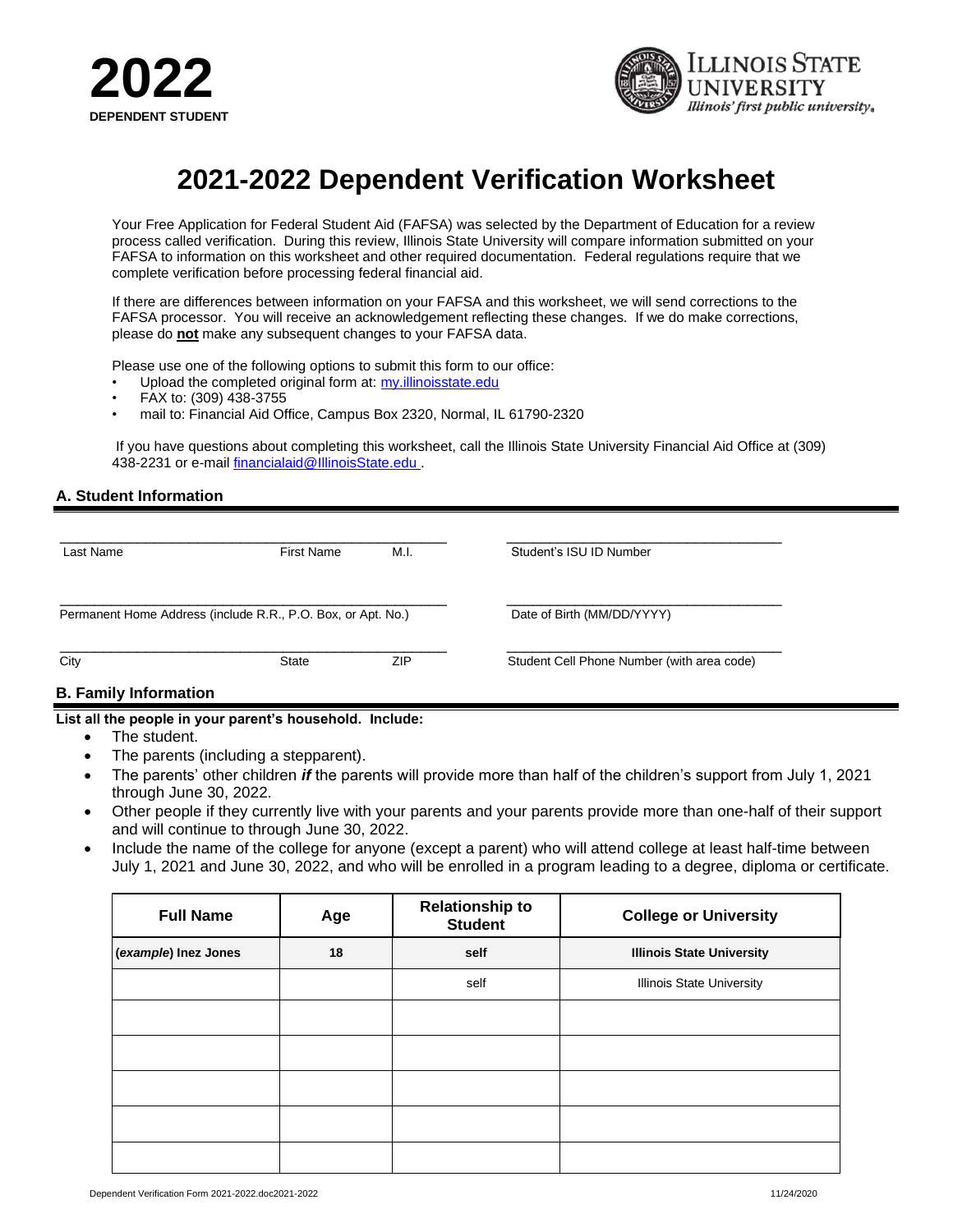#### **C. Parent's 2019 Income and Federal Tax Information**

**Choose ONE box only.** *Please see Instruction Page for further assistance.*

| □ | The parent(s) filed a 2019 Federal Tax Return and have successfully transferred the IRS tax information directly from<br>the IRS to the FAFSA using the IRS Data Retrieval Tool and made no changes to that information.                                                                                                                                                                        |                         |                                   |  |  |
|---|-------------------------------------------------------------------------------------------------------------------------------------------------------------------------------------------------------------------------------------------------------------------------------------------------------------------------------------------------------------------------------------------------|-------------------------|-----------------------------------|--|--|
| □ | The parent(s) filed a 2019 Federal Tax Return and will provide ISU with a 2019 Federal Tax Return Transcript that can<br>be obtained from www.irs.gov.                                                                                                                                                                                                                                          |                         |                                   |  |  |
| □ | The parent(s) filed a 2019 Federal Tax Return and will provide ISU with a <b>signed</b> copy of their 2019 Federal Tax<br>Return and Schedules 1, 2, and 3.                                                                                                                                                                                                                                     |                         |                                   |  |  |
| o | The parent(s) have not and are not required to file a 2019 Federal Tax Return and had no earnings from work in<br>2019. Parent(s) will provide a Verification of Non-filing letter(s) that can be obtained from www.irs.gov.                                                                                                                                                                    |                         |                                   |  |  |
| □ | The parent(s) have not and are not required to file a 2019 Federal Tax Return but had some earnings from work in<br>2019. Parent(s) will also provide a Verification of Non-filing letter that can be obtained from www.irs.gov and copies of<br>all W2's. Parent(s) will also complete the chart below listing all employers and earnings for parent(s). Use a separate<br>sheet if necessary. |                         |                                   |  |  |
|   |                                                                                                                                                                                                                                                                                                                                                                                                 | <b>Employer(s) Name</b> | <b>2019 Earnings W-2s (box 1)</b> |  |  |
|   | Parent1/Stepparent                                                                                                                                                                                                                                                                                                                                                                              |                         |                                   |  |  |
|   |                                                                                                                                                                                                                                                                                                                                                                                                 |                         |                                   |  |  |
|   | Parent2/Stepparent                                                                                                                                                                                                                                                                                                                                                                              |                         |                                   |  |  |
|   |                                                                                                                                                                                                                                                                                                                                                                                                 |                         |                                   |  |  |
|   |                                                                                                                                                                                                                                                                                                                                                                                                 |                         |                                   |  |  |

#### **D. Student's 2019 Income and Federal Tax Information**  $\mathcal{L}_{\mathcal{A}}$

**Choose ONE box only.** *Please see Instruction Page for further assistance.*

| ப | The student filed a 2019 Federal Tax Return and has successfully transferred their IRS tax information directly from the<br>IRS to the FAFSA using the IRS Data Retrieval Tool and made no changes to that information.                                                        |                                                                                                                      |                            |  |  |
|---|--------------------------------------------------------------------------------------------------------------------------------------------------------------------------------------------------------------------------------------------------------------------------------|----------------------------------------------------------------------------------------------------------------------|----------------------------|--|--|
| ш | be obtained from www.irs.gov.                                                                                                                                                                                                                                                  | The student filed a 2019 Federal Tax Return and will provide ISU with a 2019 Federal Tax Return Transcript that can  |                            |  |  |
| ⊔ | and Schedules 1, 2, and 3.                                                                                                                                                                                                                                                     | The student filed a 2019 Federal Tax Return and will provide ISU with a signed copy of their 2019 Federal Tax Return |                            |  |  |
|   | The student has not and is not required to file a 2019 Federal Tax Return and had no earnings from work in 2019.                                                                                                                                                               |                                                                                                                      |                            |  |  |
| ⊔ | The student has not and is not required to file a 2019 Federal Tax Return but had some earnings from work in 2019.<br>Student will provide copies of all 2019 W2's and will complete the chart below listing all employers and earnings. Use a<br>separate sheet if necessary. |                                                                                                                      |                            |  |  |
|   |                                                                                                                                                                                                                                                                                | <b>Employer(s) Name</b>                                                                                              | 2019 Earnings W-2s (box 1) |  |  |
|   | Student                                                                                                                                                                                                                                                                        |                                                                                                                      |                            |  |  |
|   |                                                                                                                                                                                                                                                                                |                                                                                                                      |                            |  |  |

# **E. Sign this Worksheet**

By signing this worksheet, each of us certifies that all the information reported here to qualify for federal student aid is complete and correct.

| Student Name (printed)   |      |                          |      |
|--------------------------|------|--------------------------|------|
| <b>Student Signature</b> | Date | <b>Parent Signature</b>  | Date |
| Student ISU ID Number    |      | Parent Cell Phone Number |      |

Dependent Verification Form 2021-2022.doc2021-2022 11/24/2020